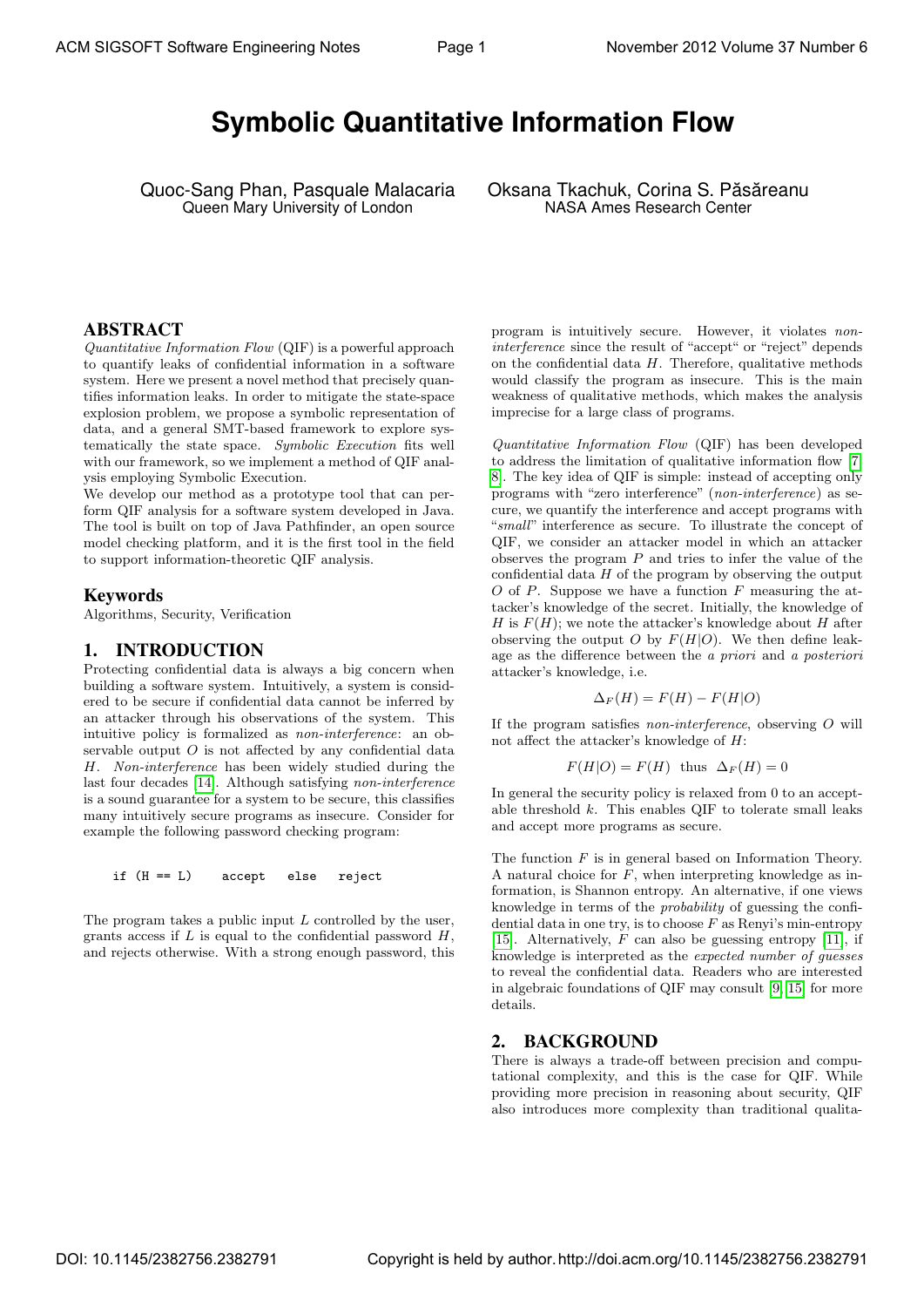tive methods. It is impractical to perform QIF analysis manually as in [\[8\]](#page-4-2) for real-world applications. That leads to the need of automated, possibly approximated, methods for QIF. Previous work [\[10,](#page-4-6) [15\]](#page-4-3) has proved that:

<span id="page-1-0"></span>
$$
\Delta_F(H) \le \log_2(N) \tag{1}
$$

with  $N$  as the number of possible values for the output  $O$ . This result is important, since it frees us from the tedious and expensive task of calculating various (conditional) probabilities on software data. Thus, the problem of QIF analysis is reduced to the problem of counting  $N$ . From now on, when we talk about "precise" or "approximate" QIF analysis, we also mean precise or approximate calculation of  $N$ , since precise calculation of  $\Delta_F(H)$  is almost impossible.

However, even if the result in [\(1\)](#page-1-0) reduces the complexity of a QIF analysis, the problem of an automated analysis is far from being solved: counting the number of possible outputs N remains a huge challenge. Suppose a program P takes k inputs  $I_1, I_2, \ldots I_k$  and produces an output O. P can be viewed as a function:

$$
f: \mathcal{D}_1 \times \mathcal{D}_2 \times ..\mathcal{D}_k \to \mathcal{D}_o
$$

where  $\mathcal{D}_1, \mathcal{D}_2, \ldots \mathcal{D}_k$  and  $\mathcal{D}_o$  are domains of  $I_1, I_2, \ldots I_k$  and O respectively. In a simple case where data are 32-bit integers, a domain  $D_i$  already ranges up to  $2^{31} - 1$ . To count the number of possible outputs, one may be tempted to think of an exhaustive counting as follows:

$$
N = 0
$$
  
for all  $v$  in  $\mathcal{D}_o$  do  
if (assert  $O := v$  is violated) then  

$$
N \leftarrow N + 1
$$
  
end if  
end for  
return  $N$ 

The assertion can be verified by formal methods such as model checking. Assuming we have a very powerful model checking tool that can verify each assertion in one second, the procedure would take around  $2^{32}$  seconds, which is approximately 136 years. In fact, it is easy to prove by Rice's theorem<sup>[1](#page-1-1)</sup> that the problem of counting possible values of a program output is undecidable.

The first automated method that could precisely quantify information leaks was proposed by Backes et al. [\[5\]](#page-4-7). The method can be divided into two stages: first, it employs model checking to compute an equivalent relation  $\mathcal R$  on the set of confidential inputs w.r.t. observable outputs; secondly, if this relation  $R$  can be represented by a system of *linear* integer inequalities  $A\bar{x} \geq \bar{b}$ , which means it is a bounded integer polytopes, then a variant of Barvinok's algorithm [\[6\]](#page-4-8) can be used to count the number of integer solutions of  $\mathcal{R}$ . While this is an important work as the first effort on automation of QIF analysis, there is little hope that real-world programs will satisfy this condition.

Meng et al. introduce an approximate method, which we call BitPattern, to calculate an upper bound on the number of possible outputs in [\[12\]](#page-4-9). The key idea is as follows: if all

possible values of the output  $O$  are very close to each other in the state space, then the bit vectors representing them have a lot of similarities, called *bit patterns*. The authors discover these patterns as a SAT formula, then employing Mathematica [\[4\]](#page-4-10), a heavyweight commercial #SAT solver, to count the number of solutions, which is an upper bound on the number of possible outputs. The authors restrict themselves to C-like programs without loops, and leave automation of the method for future work.

Contribution. In summary, our contributions in this paper are as follows:

1. We propose a novel method for precise QIF analysis.

2. We analyse the BitPattern method, redesign it to make it fully automated and able to handle Java programs.

3. We implement the two methods in an open-source prototyping tool: jpf-qif, the first one to support informationtheoretic QIF analysis.

# 3. METHODOLOGY

This section describes our method which we call Symbolic Quantitative Information Flow (SQIF).

# 3.1 A symbolic representation

The key idea behind SQIF is that instead of checking every concrete value one by one, we build a procedure to process multiple values at a time. To do this, we need a representation that can denote a set of values. The way a computer stores data in vectors of bits suggests a symbolic representation that we define as follows: we consider a set of boolean variables  $\Phi := \{p_1, p_2, ..., p_K\}$ , representing a variable of K bits in the computer memory. In order to count the models representing possible outputs of program P, we need a formula  $\Gamma$  such that each model of  $\Gamma$  corresponds to a concrete value of the output  $O$ . We also need a decision procedure  $is SAT$  to check the satisfiability of  $\Gamma$ .

For a program  $P$  with an output  $O$  of data type of size  $K$ ,  $O$  is stored in the computer memory as a bit vector  $bv_o$  of K bits:  $bv_o = b_K b_{K-1}...b_1$ . We set up  $\Gamma$  as a bijective mapping  $\Gamma : bv_{\sigma} \to \Phi$ , which can be implemented by adding the code in Figure [1](#page-1-2) to the original program. The symbolic

```
for all element b_i in vector bv_o do
   if (b_i == 1) then
      p_i = Trueelse
      p_i = Falseend if
end for
```
#### <span id="page-1-2"></span>Figure 1: Symbolic representation conversion

formula  $p_1$  is a shorthand notation for the family of sets  $\{\Phi := \{p_1, p_2, ..., p_K\} : p_1 = True\}.$  This family of sets can represent up to  $2^{K-1}$  concrete values. Similarly,  $p_1 \wedge \neg p_2$ represents a family of sets representing up to  $2^{K-2}$  concrete values. At this point we have defined the notation of a symbolic representation  $\Phi$  of the state space of the output O. In the next section, we will describe a DPLL-based<sup>[2](#page-1-3)</sup> framework to systematically explore  $\Phi$ .

<span id="page-1-1"></span> $1$ [http://en.wikipedia.org/wiki/Rice's](http://en.wikipedia.org/wiki/Rice%27s_theorem)\_theorem

<span id="page-1-3"></span> $^{2}$ [http://en.wikipedia.org/wiki/DPLL](http://en.wikipedia.org/wiki/DPLL_algorithm)\_algorithm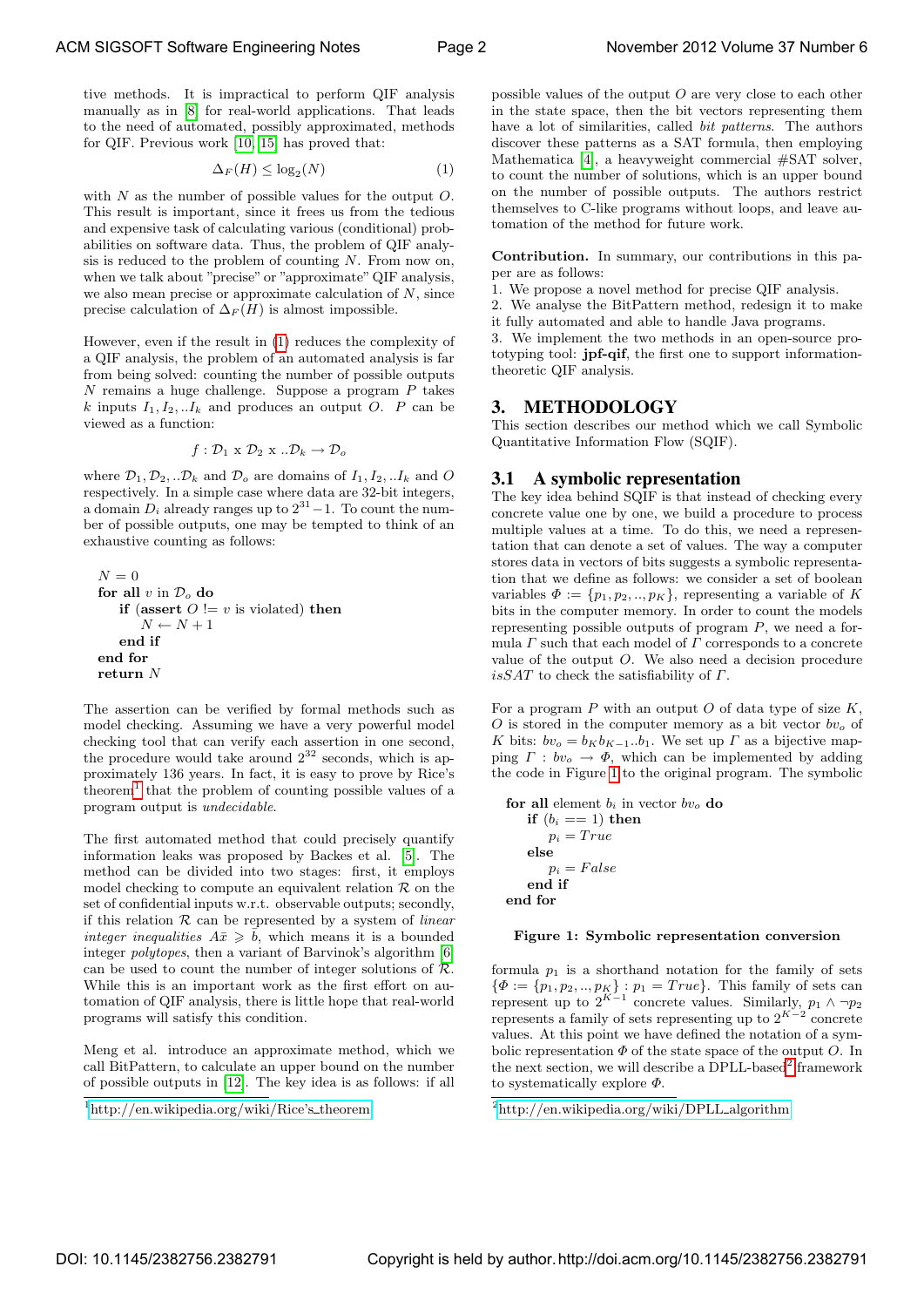# <span id="page-2-3"></span>3.2 A symbolic QIF framework

The exhaustive counting procedure discussed in the previous section is inefficient, but intuitive: the only solution for precise counting is searching for all possible solutions. The source of inefficiency is that the procedure checks all concrete values of the data type, while the domain of the output  $O$  is often small (note that we aim to tolerate small leaks, not to quantify the big ones). The symbolic QIF framework we propose here systematically explores the symbolic representation  $\Phi$  of the output, and trims infeasible values in the process. For example, if we discover that  $p_1$  is a tautology, then we can trim  $2^{31}$  concrete values represented by  $\neg p_1$ , thus approximately saving 68 years compared with the exhaustive counting.

A high level framework to explore the state-space and quantify the leaks of confidential data is described in Figure [2.](#page-2-0) The recursive call SymCount is described in Figure [3.](#page-2-1)  $\Phi$ ,  $\Psi$  and N are passed by reference, while pc and i are passed by value.  $\Phi$  is the symbolic representation described in the previous section, and  $\Psi$  keeps the models of  $\Gamma$  being explored. N is the cardinality of  $\Psi$ , and the procedure  $SymbolicQIF$  returns  $log<sub>2</sub>(N)$  as the maximum leakage of confidential data. K is the size of the data type, e.g.  $K = 32$ if  $O$  is a 32-bit integer, and  $i$  is the depth of the recursive call. In the process of exploring the state-space, the explored predicates are kept in a trace, which we name pc in referring to path condition in symbolic execution, discussed further in the next section; pc is incrementally updated when the search progresses.

function SYMBOLICQIF $(\Phi)$  $\Psi = \epsilon$ ,  $N = 0$ ,  $i = 1$  $pc \leftarrow Initialize PC()$  $\text{SymCount}(\Phi, \Psi, N, pc, i)$  $\mathbf{return}\ \Psi, \ \log_2(N)$ end function

#### <span id="page-2-0"></span>Figure 2: Symbolic QIF analysis

1: function  $\text{SymCOUNT}(\Phi, \Psi, N, pc, i)$ 2: Extract  $p_i$  from  $\Phi$ 3:  $pc_1 \leftarrow pc \wedge p_i$ 4: **if**  $(isSAT(pc_1))$  then<br>5: **if**  $(i == K)$  then if  $(i == K)$  then 6:  $\Psi \leftarrow \Psi \cup \{pc_1\}$ 7:  $N \leftarrow N + 1$ 8: else 9: SymCount $(\Phi, \Psi, N, pc_1, i+1)$ 10: end if 11: end if 12:  $pc_2 \leftarrow pc \wedge \neg p_i$ 13: if  $(isSAT(pc_2))$  then 14: if  $(i == K)$  then 15:  $\Psi \leftarrow \Psi \cup \{pc_2\}$ 16:  $N \leftarrow N + 1$ 17: else 18: SymCount $(\Phi, \Psi, N, pc_2, i+1)$ <br>19: end if end if  $20<sup>°</sup>$  end if 21: end function

<span id="page-2-1"></span>Figure 3: Symbolic counting for QIF

At the heart of any QIF method is always a counting technique, and ours is described in the method SymCount in Figure [3.](#page-2-1) To illustrate the technique, we consider a case study of data sanitization from [\[12\]](#page-4-9), which is shown in Figure [4.](#page-2-2) All the data are 32-bit integers, the confidential data

$$
base = 8;
$$
  
if (H < 16)  

$$
0 = base + H
$$
  
else  

$$
0 = base
$$

#### <span id="page-2-2"></span>Figure 4: A data sanitization program

 $H$  is only manipulated if it is in an acceptable range, namely from 0 to 15. However, while manipulating  $H$ , the program leaks information in the process. It is trivial to prove that only integer values from 8 to 23 are possible outputs of this program, i.e. the number of possible outputs  $N = 16$ .

At the beginning, all variables are initialised as in Figure [2,](#page-2-0) the method *InitializePC* sets pc as empty. The method  $SymCount$  is then called to count the number of possible models of  $\Gamma$ . When a variable  $p_i$  is in consideration, we



<span id="page-2-4"></span>Figure 5: An exploration path of SQIF

systematically explore in the same way for both  $p_i$  and  $\neg p_i$ . Hence, the block of code from line [3](#page-2-0) to line [11,](#page-2-0) and the one from line [12](#page-2-0) to line [20](#page-2-0) in Figure [4](#page-2-3) are symmetric; we only explain the first one.

A trace of the method is described in Figure [5.](#page-2-4) At the first call of  $SymCount: i = 1$ , the variable  $p_1$  is in consideration, SQIF takes one step forward by adding  $p_1$  to the trace like in line [3.](#page-2-0) Since pc is initialised to be empty,  $pc_1 = p_1$ . The method *isSAT* is called to check whether  $\Gamma \models p_1$  holds, which can be done by using assertion to check the validity of  $\neg p_1$  in a Java program as follows:

#### assert  $!p_1;$

A model checking tool like Java Pathfinder (JPF) [\[1\]](#page-4-11) can be used to verify this assertion,  $isSAT$  will return  $True$  if the assertion fails, and False otherwise. In this example,  $is SAT$  would return  $True$  since all odd values from 9 to 23 are possible outputs satisfying the condition  $p_1$ . Therefore, SQIF proceeds by calling  $SymCount$  with  $i = 2$ . Similarly,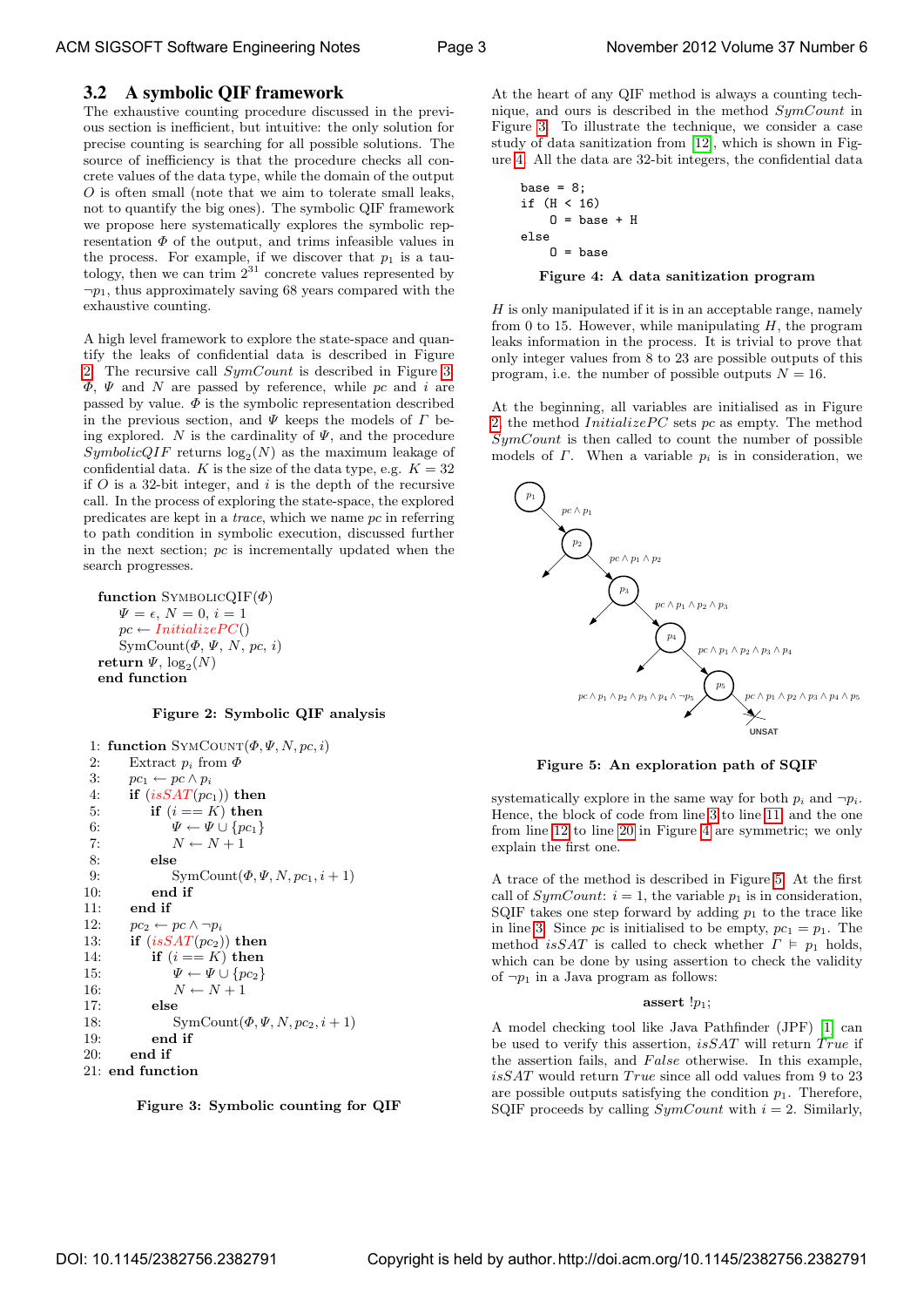the procedure progresses until calling  $SymCount$  with  $i = 5$ , which means it needs to verify:

#### assert  $!(p_1 \& \& p_2 \& \& p_3 \& \& p_4 \& \& p_5);$

This time isSAT would return False, since  $p_1 \wedge p_2 \wedge p_5$ represents a set of outputs of which each element is at least  $2^0 + 2^1 + ... + 2^4 = 31$ , while the possible range of O is only from 8 to 23. For a program with an output of 32-bit integer, namely  $K = 32$ , SQIF trims a set of  $2^{27}$  concrete values represented by the family of sets  $\{\Phi := \{p_1, p_2, ..., p_{32}\} : p_1 \wedge$  $p_2 \wedge p_3 \wedge p_4 \wedge p_5$ . This is how the state-space explosion problem is mitigated.

At the depth  $i = 5$  as above, if SQIF takes the path of  $\neg p_5$ from line [12,](#page-2-0) then  $isSAT$  returns  $True$  ( $O = 15$  is one of the models). Hence, the procedure continues with  $i = 6$ , and from this point until  $i = 32$ , only the path of  $\neg p_i$  is SAT. At  $i = 32$ , SQIF finds a full path 00..01111 which represents an output  $O = 15$ . This path is added to  $\Psi$ , and SQIF increases N. Finally, at the end of the method  $SymbolicQIF$ , we have  $\Psi = \{8, 9, \ldots, 23\}$  and  $N = 16$ , thus we can conclude that the data sanitization program in Figure [4](#page-2-2) leaks at most 4 bits.

#### 4. IMPLEMENTATION

We choose to apply our method to programs developed in Java. For Java or  $C/C++$ , extracting the  $i^{th}$  bit from a variable  $O$  is fairly easy:

<span id="page-3-1"></span>
$$
b_i = (O \gg i) \& 1 \tag{2}
$$

In this way, we can construct the bit vector  $bv_0 = b_Kb_{K-1}..b_1$ for the output  $O$ . The constraint mapping  $\Gamma$  is implemented by adding the code in Figure [1](#page-1-2) to the original program as we have already explained. In the previous section, we explained our framework in which  $Initialize PC$  sets pc to empty, and  $isSAT$  is implemented by verifying an assertion. However, to implement the framework from scratch is costly, and there is a software analysis technique that comes with a similar idea of using symbols to present sets of concrete values, which is symbolic execution. This technique fits with our framework by nature, so we have adapted it into a QIF analysis tool.

# 4.1 SQIF by Symbolic execution

Symbolic execution (SE) is a hybrid of verifying and testing, which means that it can be either complete or incomplete. In order to use SE as a verifying technique, we assume a bounded model of runtime behaviour, which means programs always terminate and have no recursion, loops can be unfolded and so on. These are well-known issues in symbolic execution and handling them is orthogonal to our work.

In our framework in Figure [4,](#page-2-3) we name the trace  $pc$  in referring to path condition because of the similarity in the way they are updated. For an if statement with condition c, there are three possible cases: (i)  $pc \vdash c$ : SE chooses the then path; (ii)  $pc \vdash \neg c$ : SE chooses the else path; (iii)  $(pc \nvdash c) \wedge (pc \nvdash \neg c)$ : SE executes both paths: in the then path, it updates the path condition  $pc_1 = pc \wedge c$ , in the else path it updates the path condition  $pc_2 = pc \wedge \neg c$ . The third case (iii) is interesting to us, since it is similar to how we update the trace  $pc$ . Moreover, for a trace  $pc$ , the first two cases (i) and (ii) cannot occur because when we consider a variable  $p_i$ , the trace only contains variables from  $p_1$  to  $p_{i-1}$ .



<span id="page-3-0"></span>Figure 6: An exploration path of SQIF-SE

In Figure [1,](#page-1-2) since each bit can take only two possible values, 0 or 1, the way we set up the constraints  $\Gamma$  explicitly imposes the conditions that describe all combination of  $p_i$ . Thus, SE is forced to explore all the state space of O. SE as implemented in Symbolic Pathfinder (SPF) [\[13\]](#page-4-12) also returns a concrete value satisfying the path condition. For example, with the condition  $H < 16$  in the program in Figure [4,](#page-2-2) SPF may return  $H = 1$ . However, a concrete value of the set  $p_1p_2...p_K$  can represent only one value of O. Hence, we only need to count the concrete values of O that SPF generates for the constraints in Figure [1.](#page-1-2)

The implementation of SQIF by SE, which we call SQIF-SE, is briefly described in Figure [6;](#page-3-0) the example is still the one that we analysed with the SQIF framework. At the beginning, the trace  $pc$  is not initialised as empty but as the path condition of the program, e.g.  $H < 16$  in this example. For each possible path, we explore the state space of  $O$  as we discussed in the previous section.

#### 4.2 Automation of BitPattern method

In order to discover bit patterns, Meng et al. [\[12\]](#page-4-9) transform the program into a set of Static Single Assignment predicates. These predicates are then translated into the language of STP solver [\[3\]](#page-4-13) The whole process is performed manually by the authors. Bit patterns are discovered by making queries about the bits of the output  $O$ : for example the following STP query tests whether bit  $i$  of  $O$  is necessarily 0.

$$
QUERY(O[i:i] = 0bin0)
$$

We redesign the BitPattern method, and make it fully automated and able to handle Java programs: we extract bits from the output as in [\(2\)](#page-3-1), then replace the queries about the bits by making assertions about them. For example, the following assertion is logically equivalent to the query above:

$$
assert b_i == 0;
$$

The assertions are checked by JPF. With the case study in Figure [4,](#page-2-2) BitPattern discovers that the assertion above is valid for  $6 \le i \le 32$ . For  $1 \le i \le 5$ , neither  $b_i == 0$ nor  $b_i == 1$  are valid. Thus, the bit vectors representing possible outputs of O have the same pattern:  $00.0$ <sup>\*\*\*\*\*</sup>, where a <sup>\*\*</sup>' represents a bit that can be flipped. Also by verifying assertions, BitPattern discovers further that  $b_4b_5$ together can only take two values 01 or 10. Therefore, the number of solutions for the bit patterns is  $2 \times 2^3 = 16$ .